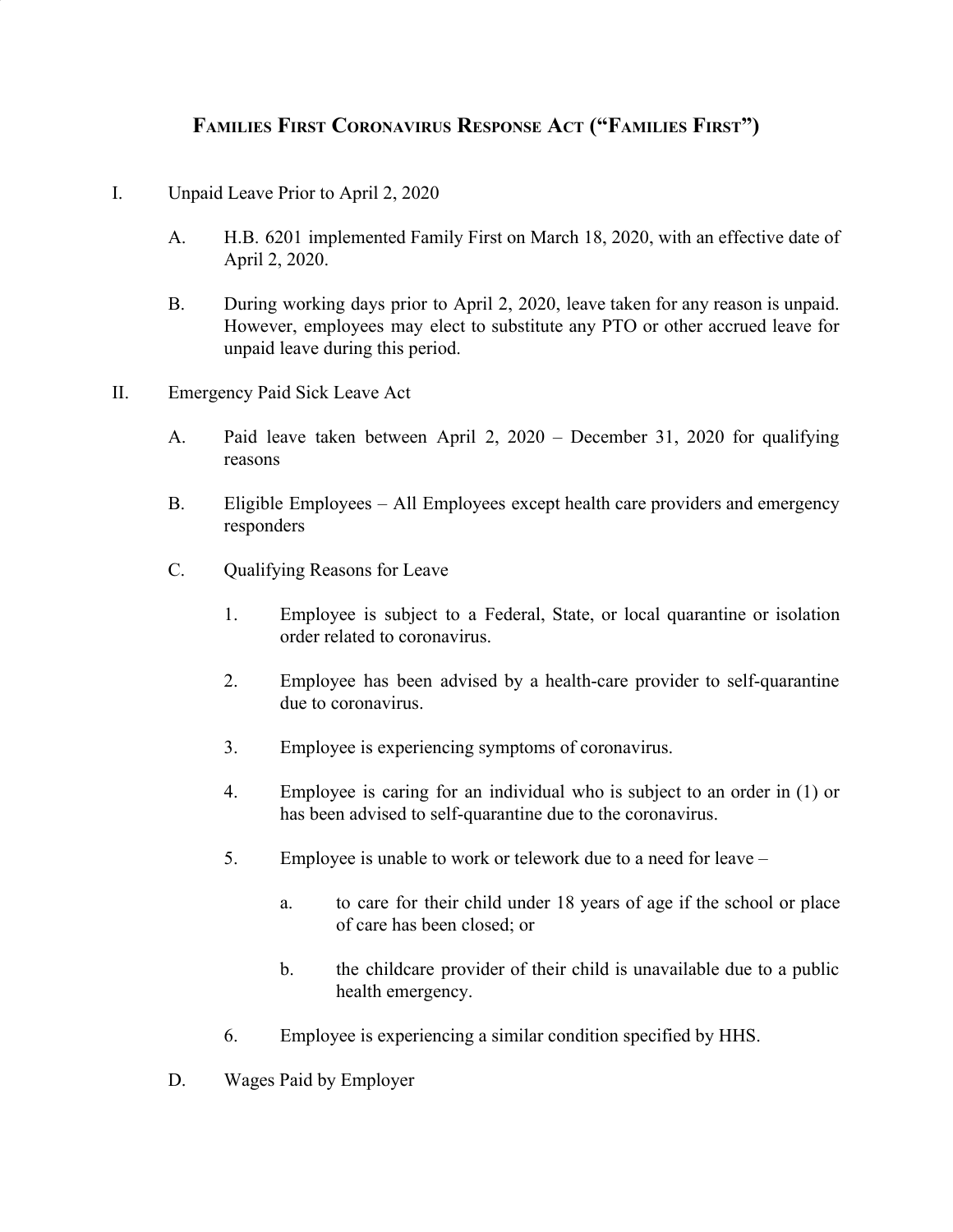- 1. For Eligible Employees taking leave for qualified reasons 1-3 described above:
	- a. 80 hours fully paid sick leave for full-time employees
	- b. Pro rata for part-time employees
	- c. Maximum of \$511 per day or \$5,110 in the aggregate.
- 2. For Eligible Employees taking leave for qualified reasons 4-6 described above:
	- a. 80 hours partial  $(2/3<sup>rd</sup>$  normal wages) paid sick leave for full-time employees
	- b. Pro rata partial sick leave for part-time employees
	- c. Maximum of \$200 per day or \$2,000 in the aggregate.
- III. Emergency Family & Medical Leave Expansion Act (EFMLEA)
	- A. Unpaid and Paid leave taken between April 2, 2020 December 31, 2020 for qualifying reasons
	- B. Amends FMLA All other provisions of the FMLA remain applicable.
	- C. Eligible Employees Worked for Employer for at least 30 days. Health care providers and emergency responders are not eligible.
	- D. Qualifying Reasons for Leave
		- 1. Employees who are unable to work or telework due to a need for leave
			- a. to care for their child under 18 years of age because the school or place of care has been closed; or
			- b. The childcare provider of their child is unavailable due to a public health emergency.
	- E. Wages Paid by Employer from April 2, 2020
		- 1. Initial ten (10) days of leave are unpaid.
			- a. Employee may use accrued PTO or leave; or